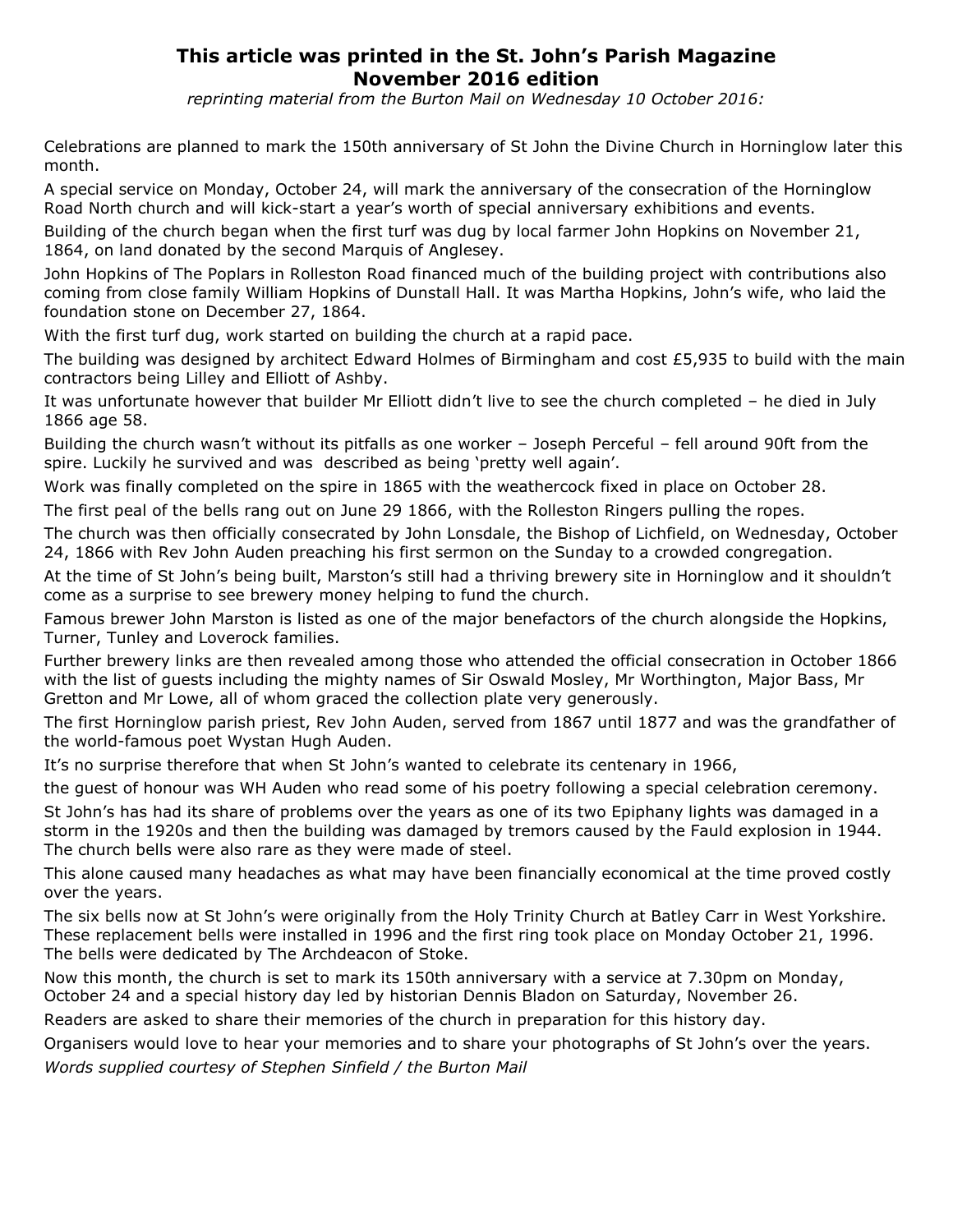

Weekend at Hemingford Grey in 1987. Queenie Morris, Philip Farren, Doris Collett, Vi Leedham, Vera Wilson, Peggie King, Joan Dean, Jean and John Wood, Beryl and Charlie Lester, Pat Parker, Rose Jefferies. Picture by Philip Farren



In the kitchen at the old St. Johns Church Hall in Rolleston Road. Picture by Philip Farren